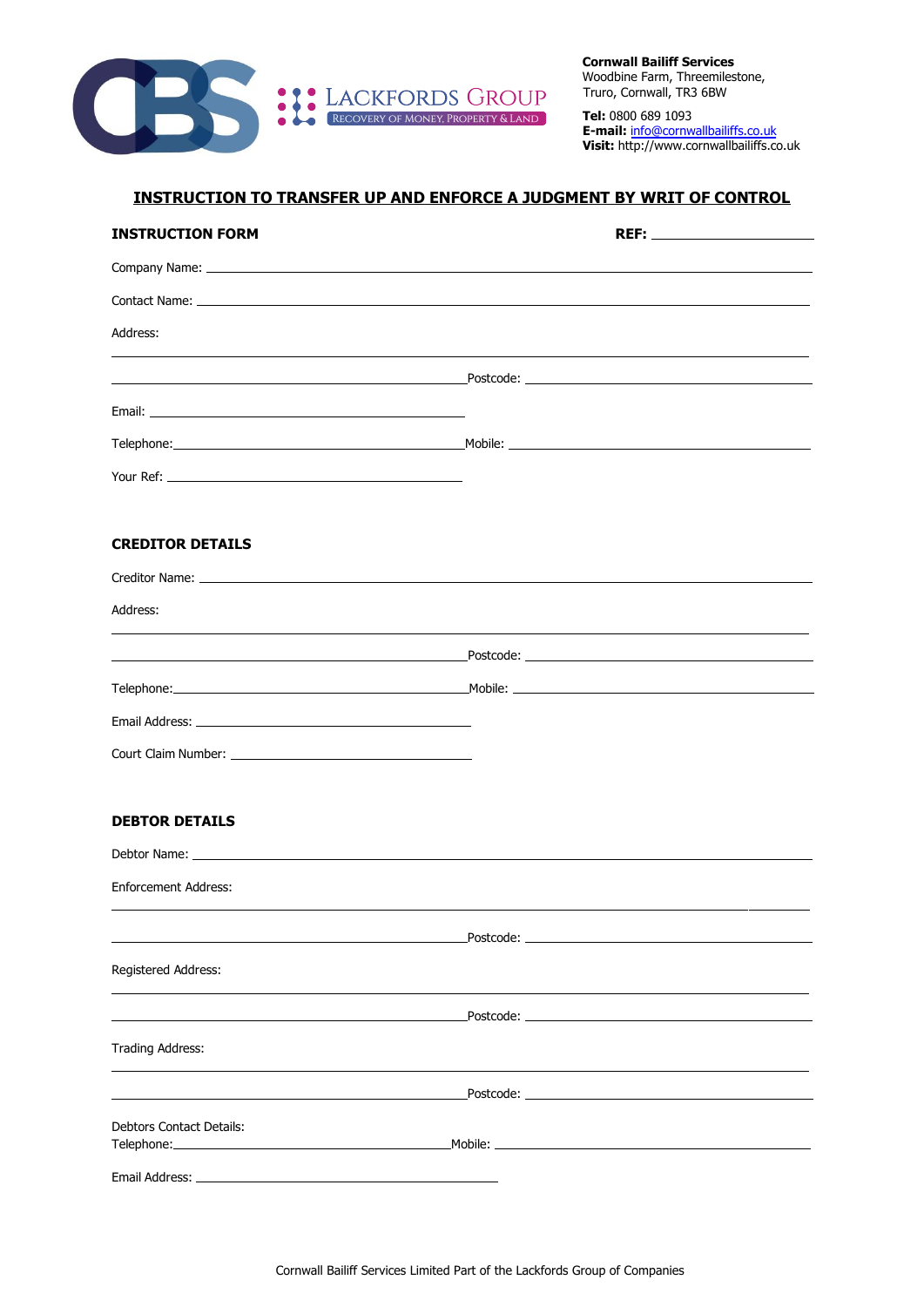| ÷ |
|---|

**Tel:** 0800 689 1093 **E-mail:** info@cornwallbailiffs.co.uk **Visit:** http://www.cornwallbailiffs.co.uk

| <b>ADDITIONAL DEBTOR INFORMATION</b>                                                                                                       |  |  |  |  |
|--------------------------------------------------------------------------------------------------------------------------------------------|--|--|--|--|
| Was your judgement obtained by default:<br>Yes<br>No                                                                                       |  |  |  |  |
| Please provide details of the nature of the debt:                                                                                          |  |  |  |  |
|                                                                                                                                            |  |  |  |  |
| Approximately, when was the debt incurred: Date:<br>(day/month/year)                                                                       |  |  |  |  |
| <b>Enforcement Address:</b><br>Residential<br>Commercial                                                                                   |  |  |  |  |
| If the debtor is a person then please provide a description of them:                                                                       |  |  |  |  |
| <b>ABOUT THE DEBTOR</b>                                                                                                                    |  |  |  |  |
| Debtors date of birth: Date:<br>(day/month/year)<br>1                                                                                      |  |  |  |  |
| No (if yes please provide details)<br>Are there any details of the debtor on the internet:<br>Yes                                          |  |  |  |  |
| Are you aware of any recent changes in the debtors circumstances:<br>No (if yes please provide details)<br>Yes                             |  |  |  |  |
| Yes<br>No (if yes please provide details)<br>Do you have any details of any vehicles that the debtor uses:<br><b>Registration Numbers:</b> |  |  |  |  |
| Do you have any details of any other assets owned by the debtor:<br>No (if yes please provide details)<br>Yes                              |  |  |  |  |
| <b>NOTES</b>                                                                                                                               |  |  |  |  |
| Please provide any other additional information that may assist enforcement:                                                               |  |  |  |  |
|                                                                                                                                            |  |  |  |  |
| <b>Bank Details for Remittance</b>                                                                                                         |  |  |  |  |
|                                                                                                                                            |  |  |  |  |
|                                                                                                                                            |  |  |  |  |
|                                                                                                                                            |  |  |  |  |

Sort Code: